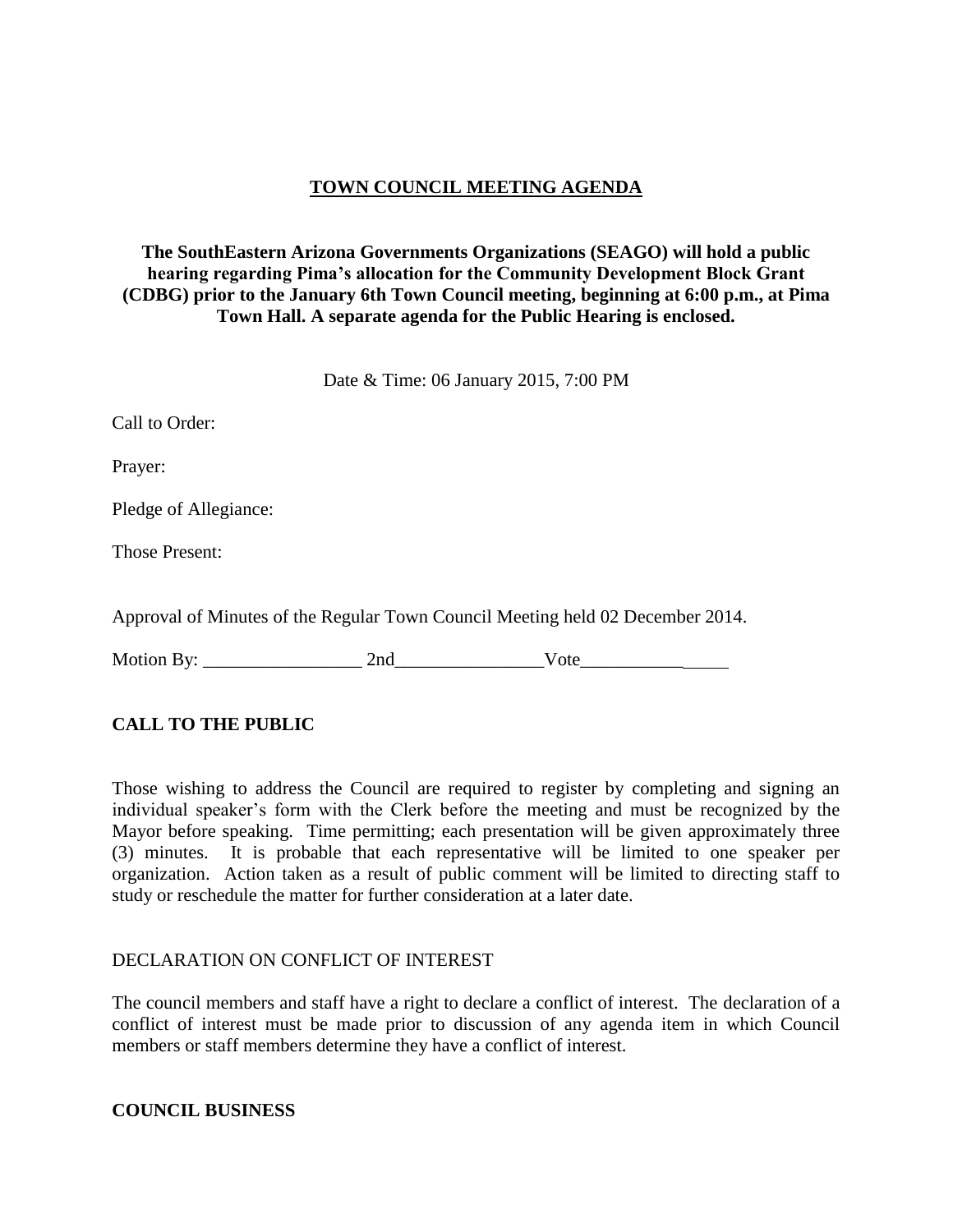- **1. Swearing in of Dale Rogers and Debbie Barr. Mayor Claridge shall administer.**
- **2. Public Hearing on a Resolution to Increase Monthly Sewer Rates for Town of Pima Sewer Customers Five Dollars (\$5.00) per month, starting in March, 2015.**

| Discussion: 2008  |     |      |  |
|-------------------|-----|------|--|
|                   |     |      |  |
| Motion_____       |     |      |  |
| Motion By: $\_\_$ | 2nd | Vote |  |

**3. Presentation / Report to the Council by Public Works Director Dennis Lines.**

| $\mathbf{r}$<br>$\sim$<br>-- |  |  |  |
|------------------------------|--|--|--|
|                              |  |  |  |
|                              |  |  |  |

\_\_\_\_\_\_\_\_\_\_\_\_\_\_\_\_\_\_\_\_\_\_\_\_\_\_\_\_\_\_\_\_\_\_\_\_\_\_\_\_\_\_\_\_\_\_\_\_\_\_\_\_\_\_\_\_\_\_\_\_\_\_\_\_\_

**4. Discussion and possible decision on a Resolution adopting a Residential Anti-Displacement and Relocation Assistance Plan, as required for the Fiscal Year 2015 Community Development Block Grant application.**

| Motion     |     |      |  |
|------------|-----|------|--|
| Motion By: | 2nd | Vote |  |

**5. Discussion and possible decision on a Resolution authorizing the submission of an application for Fiscal Year 2015 Community Development Block Grant funds and authorizing all actions necessary to implement and complete CDBG activities.** 

| Motion |     |      |  |
|--------|-----|------|--|
|        | 2nd | Vote |  |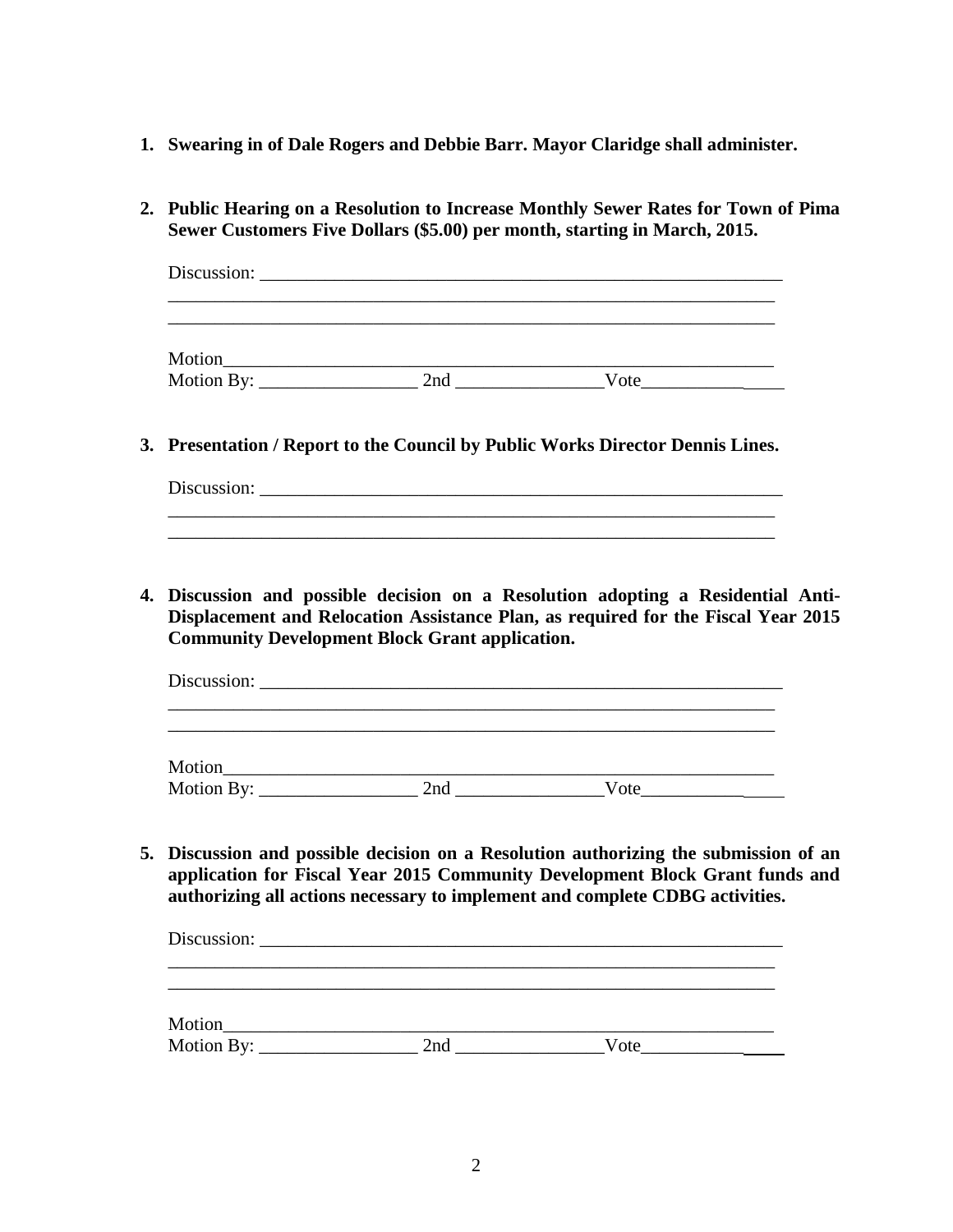**6. Discussion and possible decision on recommending approval or disapproval to the Arizona Department of Liquor Licenses for granting a Series 10 liquor license to the Giant convenience store, allowing the sale of packaged beer and wine only.** 

|            | Discussion: $\qquad \qquad$ |      |  |
|------------|-----------------------------|------|--|
|            |                             |      |  |
|            |                             |      |  |
| Motion     |                             |      |  |
| Motion By: | 2nd                         | Vote |  |

**DEPARTMENT BUSINESS:**

CITY SERVICES

**SANITATION** 

PUBLIC WORKS

EMERGENCY SERVICES

PLANNING & ZONING

# **CONSENT AGENDA:**

MANAGER'S REPORT

FINANCIAL REPORT

BUILDING PERMIT REPORT

POLICE ACTIVITY REPORT

LIBRARY REPORT

**DURING OR AFTER THE TOWN COUNCIL MEETING WHICH BEGINS AT 7:00 P.M. ON JANUARY 6, 2015 THE COUNCIL MAY ADJOURN TO EXECUTIVE SESSION**